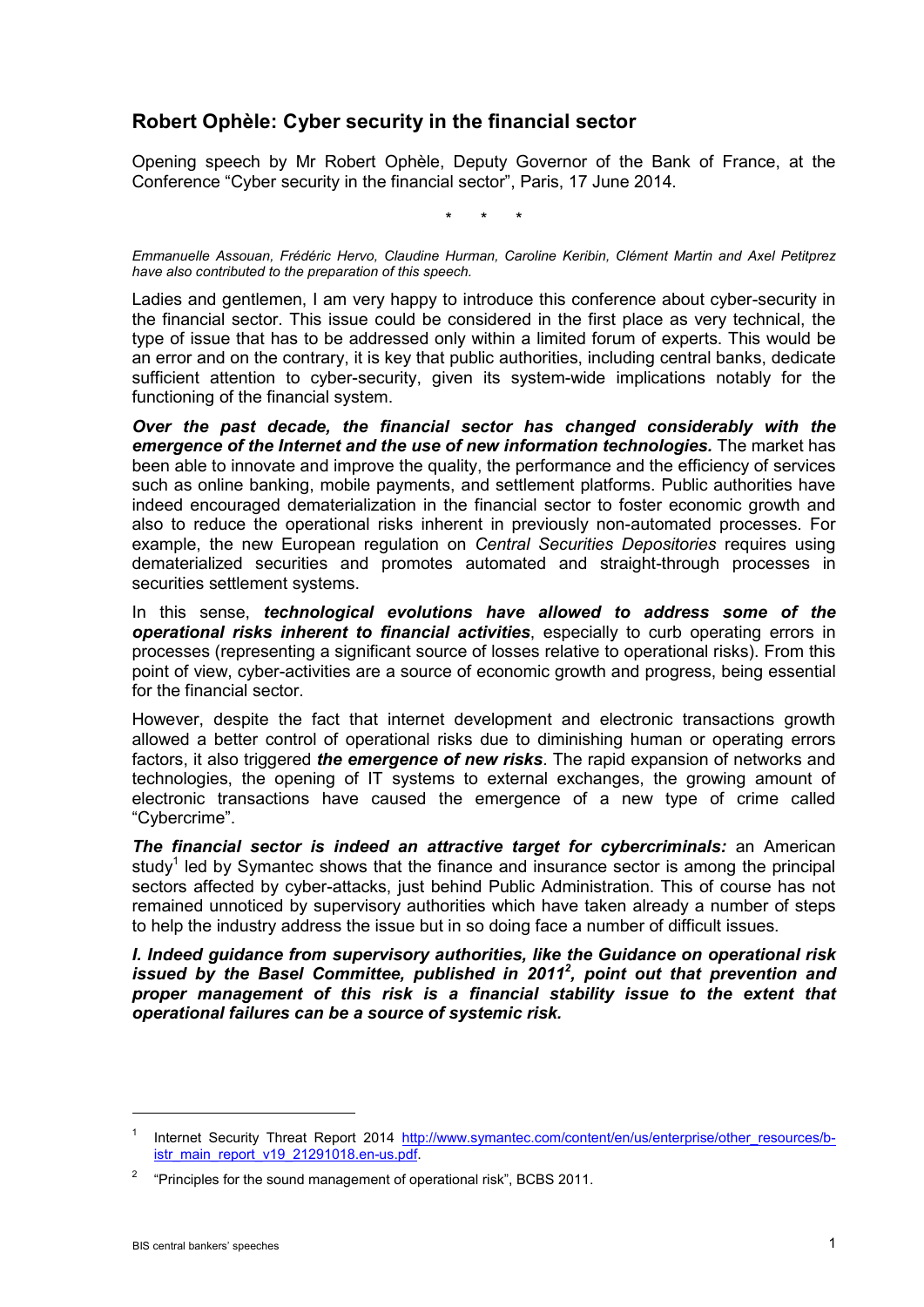This systemic risk derives first from the dramatic development of interdependencies across financial intermediaries due to increased automation in financial activities, including in clearing and payment activities, which are a major vector of interconnection.

The systemic risk also derives from the possible loss of confidence from the general public in electronic payments that would be triggered by a failure to protect *the integrity and reliability of data processed by these payment systems*.

However, *responses to cyber threats can conflict with other established priorities*. This is particularly true for financial market infrastructures. For instance, the principle 17 of the CPSS-IOSCO on operational risk clearly states the business continuity requirements for financial market infrastructures. Business continuity plans should aim for the timely recovery of operations, resuming operations within two hours after disruption, and settlement should be ensured before the end of the day in extreme conditions. However, meeting this requirement is raising specific challenges in case of a cyber-attack or in case data is found to be corrupted, when the highest priority might no longer be a swift resumption of operations, but to first recover the quality and integrity of data in order to avoid any risk of contagion.

This is also true for the access that could be granted to third parties for accessing online a payment account in order to assist in the initiation of payments. Such an access could foster competition and innovation in the payment industry but would obviously multiply the risks of cyber-attacks.

In addition, there is a need to strike the right balance between the requirement to adequately prevent and address the cyber threats and the need for financial players to implement solutions that are economically viable. For instance, implementing a dual contingency software may be an efficient answer to some cyber attacks but does not go without costs.

Finally, *cyber-security is also a global issue*: for a more effective response, it is necessary to establish cooperation at an international level and across sectors, well beyond the financial sector. In that perspective, initiatives from the Financial Stability Oversight Council (FSOC) in the US to improve cooperation between sectors, particularly those dependent on the financial sector, such as the utilities or telecommunications sectors, or the establishment of *European Network and Information Security Agency* are much welcomed.

## *II. Against that background, understanding the threats, organizing protection and prevention as well as the coordination of the private and public actions are prerequisites for effectively fighting cybercrime. The aim of today's seminar is to reflect collectively on this and to share experience.*

*The first important step is to understand why the financial sector is a popular target of hacker attacks.* That's one of the objectives of the first panel of distinguished speakers. They will attempt to answer such questions as: What are the factors making the financial sector a privileged target for cybercrime? How to identify and quantify cyber-attacks? What impacts of cyber-criminality on financial stability?

*There is one question we must pay particular attention to: the virtual currencies.* Recent operations against financial criminality have evidenced that new payment methods using the internet, and linking the virtual sphere with the real sphere, are a privileged way for cyber criminals to launder money. Virtual currencies have indeed recently drawn attention from authorities and from central banks in particular. Designed as alternatives to official currencies but with no guarantee of reimbursement, they cannot be classified as currencies because they lack legal tender and therefore do not infringe the central banks' monopoly in the issuance of money. However, although they currently do not pose a significant threat to financial stability, they do pose serious questions in terms of money laundering and can be perceived as vehicles for speculative investments. Virtual currencies therefore bring challenges to authorities when it comes to regulating them. Our speakers on the virtual currencies topic could address such questions as: should the use of virtual currencies be prohibited to protect us from cybercrime and the expansion of money laundering or